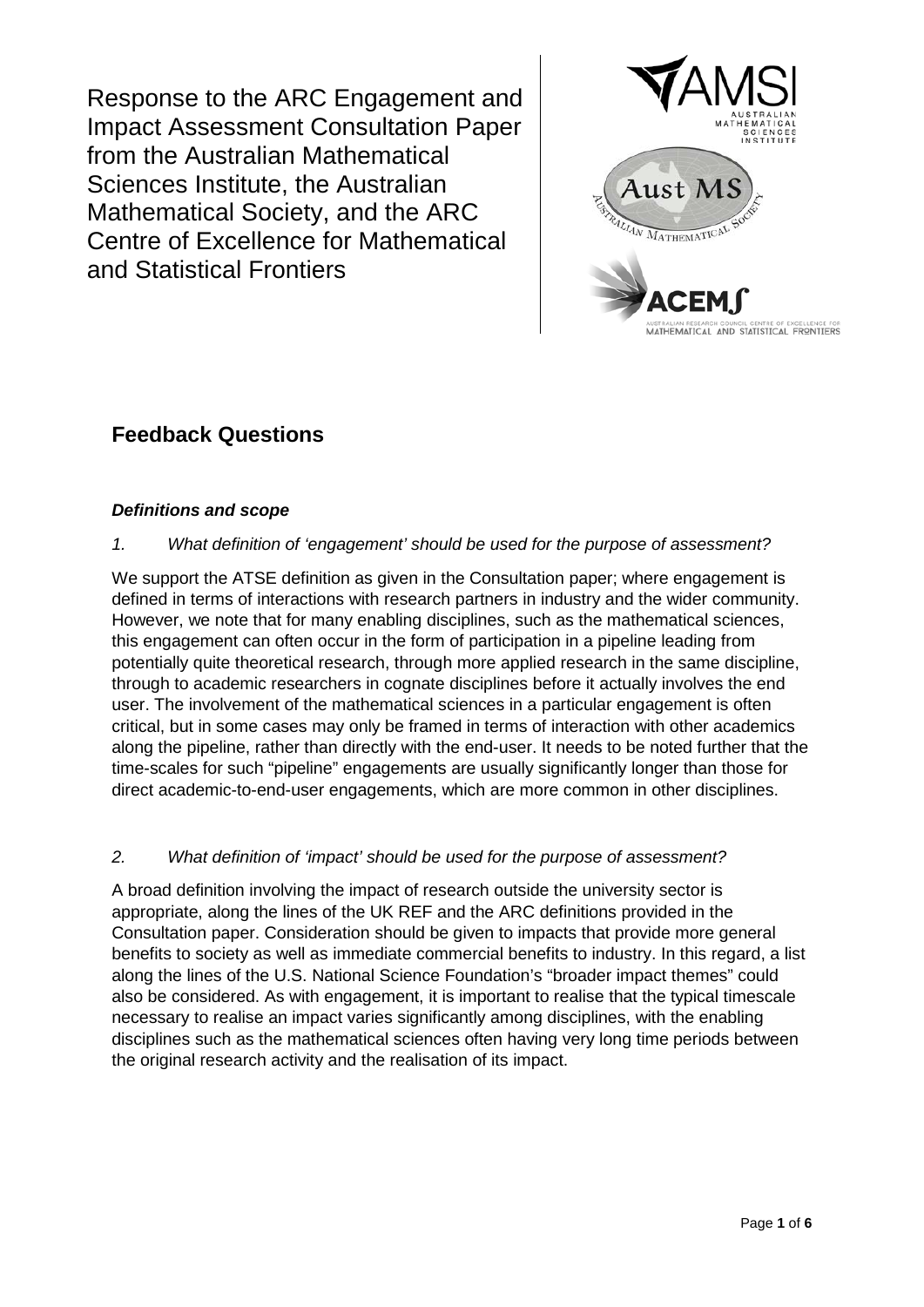#### *3. How should the scope of the assessment be defined?*

Given the broad and complex nature of research engagement and impact it is not feasible to replicate ERA and measure all activities that occur.

Clearly income measures are already available via HERDC and can be used in the assessment. However, HERDC income measures are only a coarse measure of return on investment (RoI). For example, mathematical sciences collaborations are relatively low cost and have a relatively high RoI. The same is true for PhD internships in all disciplines. We suggest that universities follow up on collaborative grants to ascertain RoI for use as a second order measure of impact.

Some international grants (such the EU IRSES scheme) exclude direct incomes for Australian partners but illustrate engagement and impact as far as they include nonacademic partners.

Also there are data associated with higher degree research students, including industry PhDs and industry research internships, that should be collected and assessed.

We strongly recommend additional national assessment of discipline impact, as opposed to just university by university discipline impact. Our reason is that this will capture the collaborative nature of some disciplines, such as the mathematical sciences, which have peak discipline bodies and learned societies, which undertake multi university industry collaborations. AMSI is in exactly this category, with its PhD industry research internship program; the ATN's Industry Doctoral Training Centre in the mathematical sciences is another example.

In addition, there are sound reasons for national discipline assessments because these directly influence strategic planning at national level to turn around Australia's poor university-industry collaboration rates and the low uptake of research trained graduates by the private sector.

Since our claim is that our discipline's engagement and impact at a national level is greater than the sum of the universities' contributions there needs to be an effective measure at this national level. We suggest that this be measured by the expenditure of learned societies and discipline peak bodies on industry engagement at the 2 digit FOR code level (and specific to that code).

We believe any measures relating to community participation/audience numbers/website views be designed carefully. It may be very costly to collect, and potentially unreliable. However, we cannot ignore the role that new and social media will play in business, industry and academia in the future. We do not recommend the inclusion of such measure in 2017, however we do recommend that carefully designed measures that are capable of capturing this type of impact be considered for the future. Ignoring them would miss a large part of community and social impact and could also risk creating the appearance that research and engagement measures are traditional in nature and 'dated'.

Case studies will be a useful tool to highlight the best and most important examples of engagement and impact.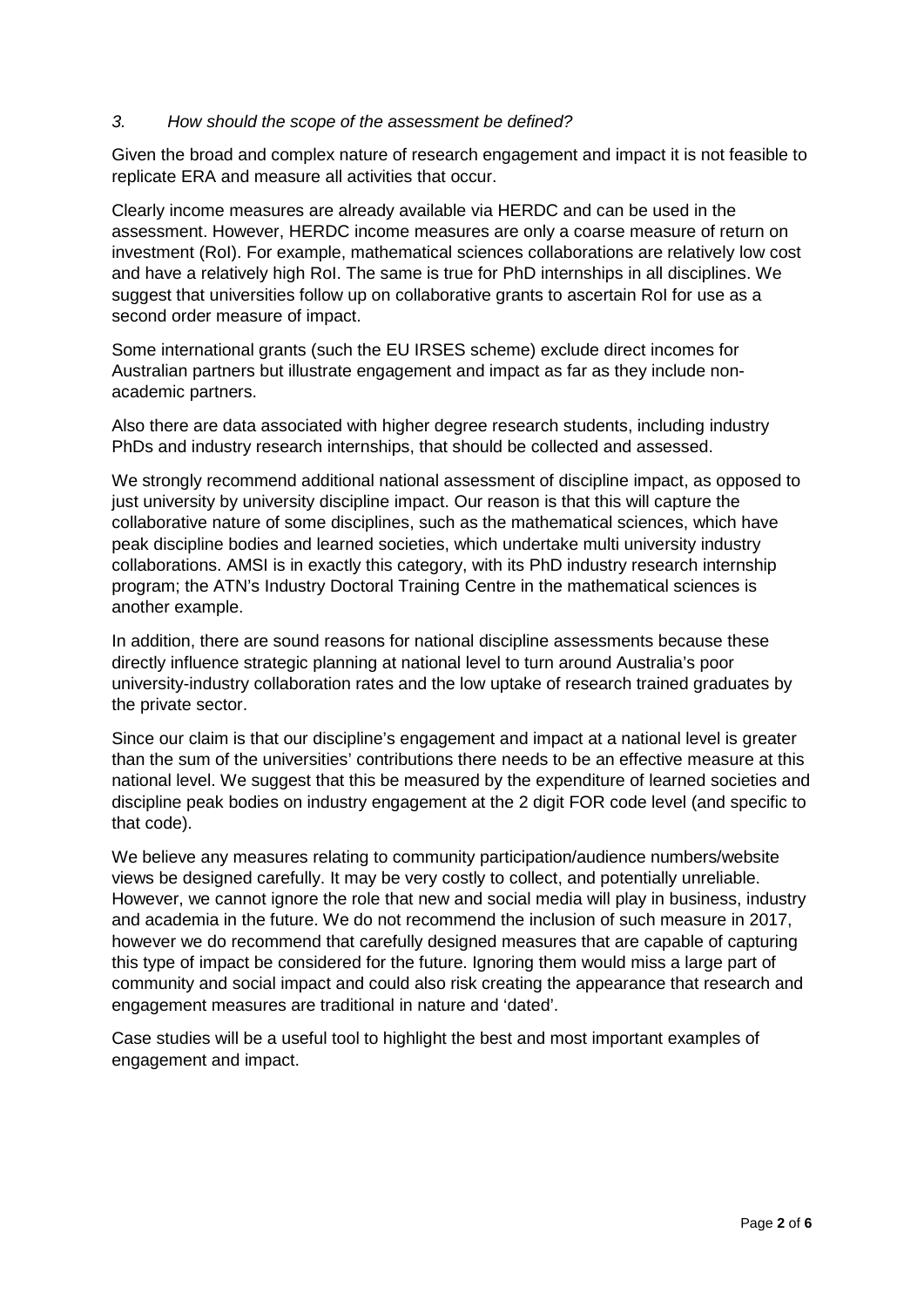#### *4. Would a selective approach using case studies or exemplars to assess impact provide benefits and incentives to universities?*

Case studies are appropriate but the total number submitted by each institution should be limited to one case study at each two digit FOR code, to minimise the assessment burden. Universities should be able to choose the FOR codes they wish to nominate for assessment, regardless of the shape of their ERA submission.

## *5. If case studies or exemplars are used, should they focus on the outcomes of research or the steps taken by the institution to facilitate the outcomes?*

ERA measures outcomes so this assessment process should only measure outcomes too

## *6. What data is available to universities that could contribute to the engagement and impact assessment?*

The number of academic publications with an industry co-author. Non-academic publications like reports, professional publications and general media, even without industry co-authors, are also suitable to capture the broad nature of engagement. Citations to all papers from industry authored works could also be used as an impact measure.

Suggestions relating to higher degree research students include: the number of industry

Internships as well as supervisions and scholarships. The AMSI Intern program is in the process of being expanded to a national scale by government and clearly university uptake of internships will be a key engagement and impact measure.

Academic staff who hold external board and panel memberships may also be a useful measure as are honorary academic appointments for industry staff.

## *i. Should the destination of Higher Degree Research students be included in the scope of the assessment?*

Ideally yes, however, unless a comprehensive longitudinal research graduate survey is introduced in Australia, this is very difficult and costly to gather data on. The NZ Graduate Longitudinal Survey commenced in 2011 and is attempting to follow university graduates for up to 10 years, post-graduation. The 10-year duration of the NZ study indicates that any corresponding Australian study would provide little or no useful data for a 2018 assessment exercise or even for 2021.

## *ii. Should other types of students be included or excluded from the scope of assessment (e.g. professional Masters level programmes, undergraduate students)?*

Students that conduct major research projects should be considered for inclusion. This could encompass Honours and coursework Masters students that complete a major research project.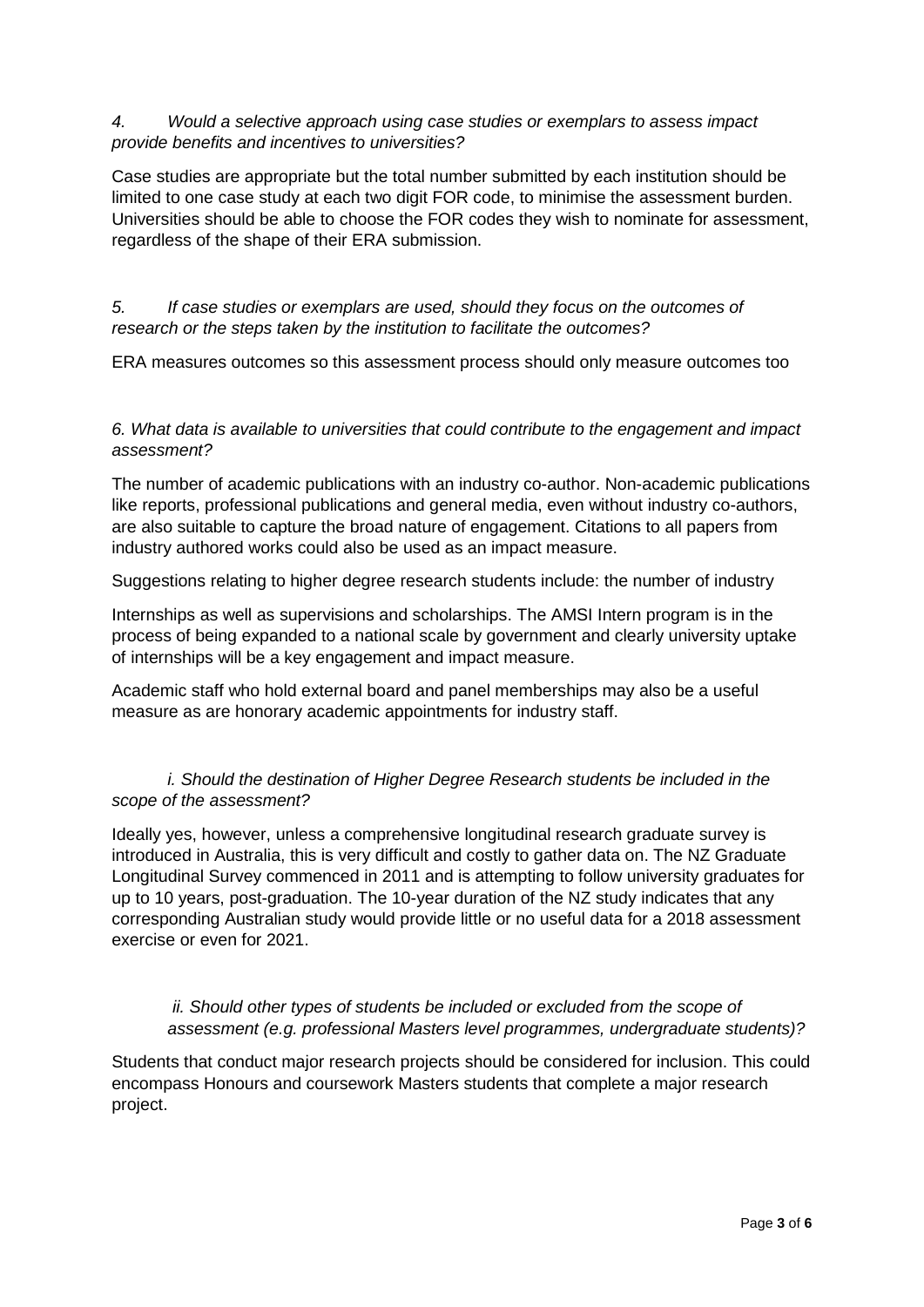## *Key Issues*

## *7. What are the key challenges for assessing engagement and impact and how can these be addressed?*

The ERA2015 assessment of FOR code 01 Mathematical Sciences, indicated that wide variations exist at the four digit FOR code level between the shares of Categories 1, 2, 3 and 4 income. For example, Pure Mathematics, 0101 had 30% of the journal articles and 35% of the Cat. 1 income of 01, but only a 7% share of the Cat 2-4 income. This indicates that the sub-disciplines of Pure Mathematics are quite different to those of Applied Mathematics and Statistics in the nature and level of its industry engagement and impact.

The differences that occur within the sub-disciplines of the Mathematical Sciences are likely to be even wider between some STEM and HASS disciplines.

Field normalisation is undertaken for citation rates and it seems the only useful technique to apply for this assessment exercise too.

*8. Is it worthwhile to seek to attribute specific impacts to specific research and, if so, how should impact be attributed (especially in regard to a possible methodology that uses case studies or exemplars)?* 

The mapping of impacts to specific research is likely to only be possible for special examples as explored in the Case Studies.

*9. To what level of granularity and classification (e.g. ANZSRC Fields of Research) should measures be aggregated?* 

The 2 digit FOR codes are appropriate.

*10. What timeframes should be considered for the engagement activities under assessment?* 

As indicated in the responses to the first two questions, the timeframe for impact to be realized varies considerably across disciplines, but is generally considerably longer for the enabling disciplines. The timeframe will need to be longer than that for ERA, with 10 years the minimum reasonable time for the mathematical sciences.

*11. What timeframes should be considered for the impact activities under assessment?* 

See response to Question 10 above.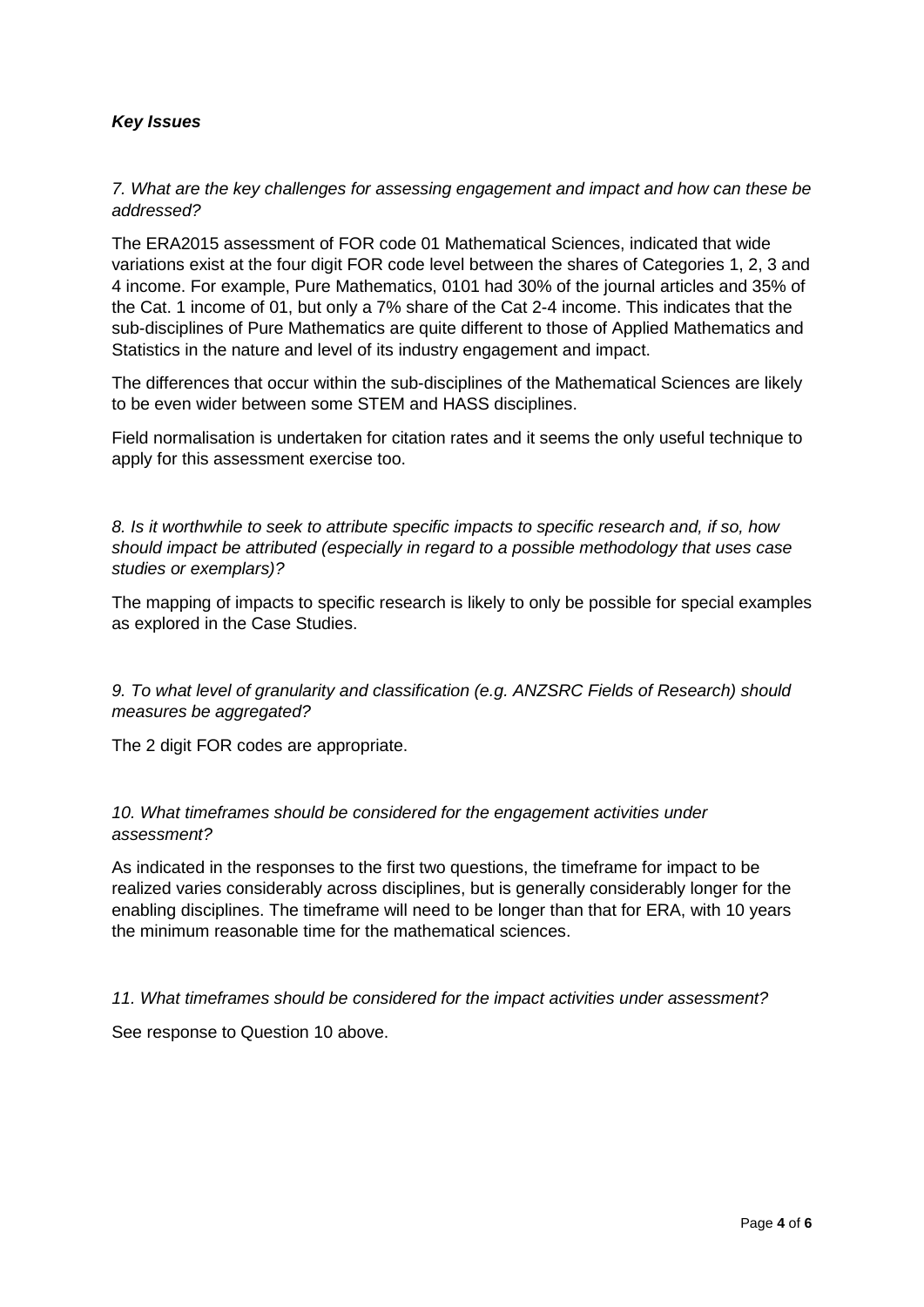## *12. How can the assessment balance the need to minimise reporting burden with robust requirements for data collection and verification?*

We believe that the 2018 assessment should be mostly based on existing data, as available via HERDC and/or ERA. A case study chosen by universities would allow a partial but early assessment of other impacts not represented by these data. Going forward, other data may need to be collected. The collection of additional data (such as measures of HDR student engagement and impact) is likely to be very complex and needs to be carefully planned, in consultation with the sector, to ensure that uniform measures are obtained

## *13. What approaches or measures can be used to manage the disciplinary differences in research engagement and impact?*

Clearly some form of field or discipline normalisation will be needed, for research incomes by FOR codes. However, it can be quite valid to assign some sources of research income to different FOR codes, for which the benchmarks are widely different.

*14. What measures or approaches to evaluation used for the assessment can appropriately account for interdisciplinary and multidisciplinary engagement and impact?*

Case studies seem the only valid approach for discussing interdisciplinary research.

## *Types of engagement and impact indicators*

## *15. What types of engagement indicators should be used?*

We believe that some indicators that measure HDR research impact and engagement are appropriate such as industry internships, supervisions, scholarships and industry funded HDR projects.

## *16. What types of impact indicators should be used?*

We don't believe internal processes are important, only outcomes. Surveys of industries and end users may be a useful approach and is already used by QS in their university rankings. Citations to all papers from industry authored works could also be used.

#### *Other*

#### *17. Are there any additional comments you wish to make?*

Research impact within academia (ERA assessment in the citation disciplines and the various university rankings) relies heavily on citations for the simple reason that the data is available and easy to measure. The Engagement and Impact Assessments should also be based on easily obtainable data, even if these data are imperfect proxies for the underlying process.